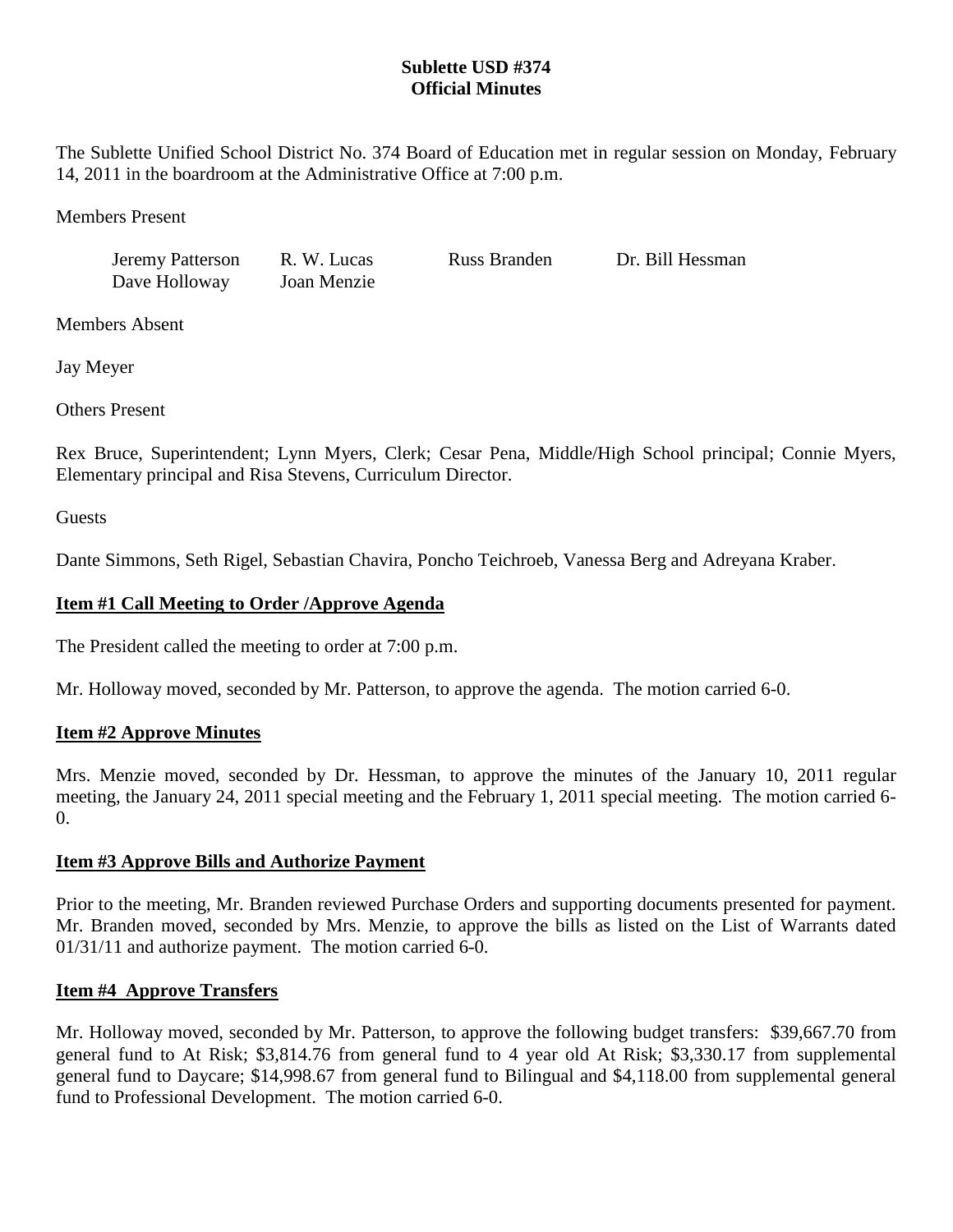Board Minutes Page 2 February 14, 2011

## **PUBLIC FORUM**

There was no public forum.

### **Reports**

#### Curriculum

Mrs. Stevens informed the board that the Language Arts SAC will receive a presentation by Amy Collins on approaches on dyslexia used by the Fundamental Learning Center of Wichita.

#### Principals

Mr. Pena told the board that the varsity scholar bowl team participated in the State competition at Moundridge. He also reported that High School art students received 2 gold key, 6 silver key and 10 honorable mentions at the Art and Writing completion.

Mrs. Myers reported that the Elementary School Spelling Bee winners were Brooklynn Withers, first; Lexie Sjeklocha, second and Kaylee Kells, third. She also reported that Mary Meyers' Science students attended the Science Olympiad in Garden City and brought home several awards.

#### SWPRSC/HPEC

There was no SWPRSC report. Mr. Lucas gave the HPEC report.

#### Superintendent:

Mr. Bruce discussed the district heating and air conditioning plan with the board. He also informed the board of the shortage of bus drivers.

#### **Item #5 Goal Setting/Strategic Planning**

The board decided the next step in the strategic planning process is to combine the information received at the community meeting and the meeting with USD staff.

#### **Item #6 Executive Session Non-Elected Personnel**

Mrs. Menzie moved, seconded by Mr. Patterson, to go into executive session to discuss non-elected personnel, in order to protect the privacy interest of an identifiable individual(s), to include Mr. Bruce and Mr. Pena in executive session, and to reconvene to open session in the boardroom at 8:40 p.m. The motion carried 6-0.

The Board reconvened to open session at 8:40 p.m.

Mrs. Menzie moved, seconded by Mr. Patterson, to go into executive session to discuss non-elected personnel, in order to protect the privacy interest of an identifiable individual(s), to include Mr. Bruce and Mr. Pena in executive session, and to reconvene to open session in the boardroom at 9:41 p.m. The motion carried 6-0.